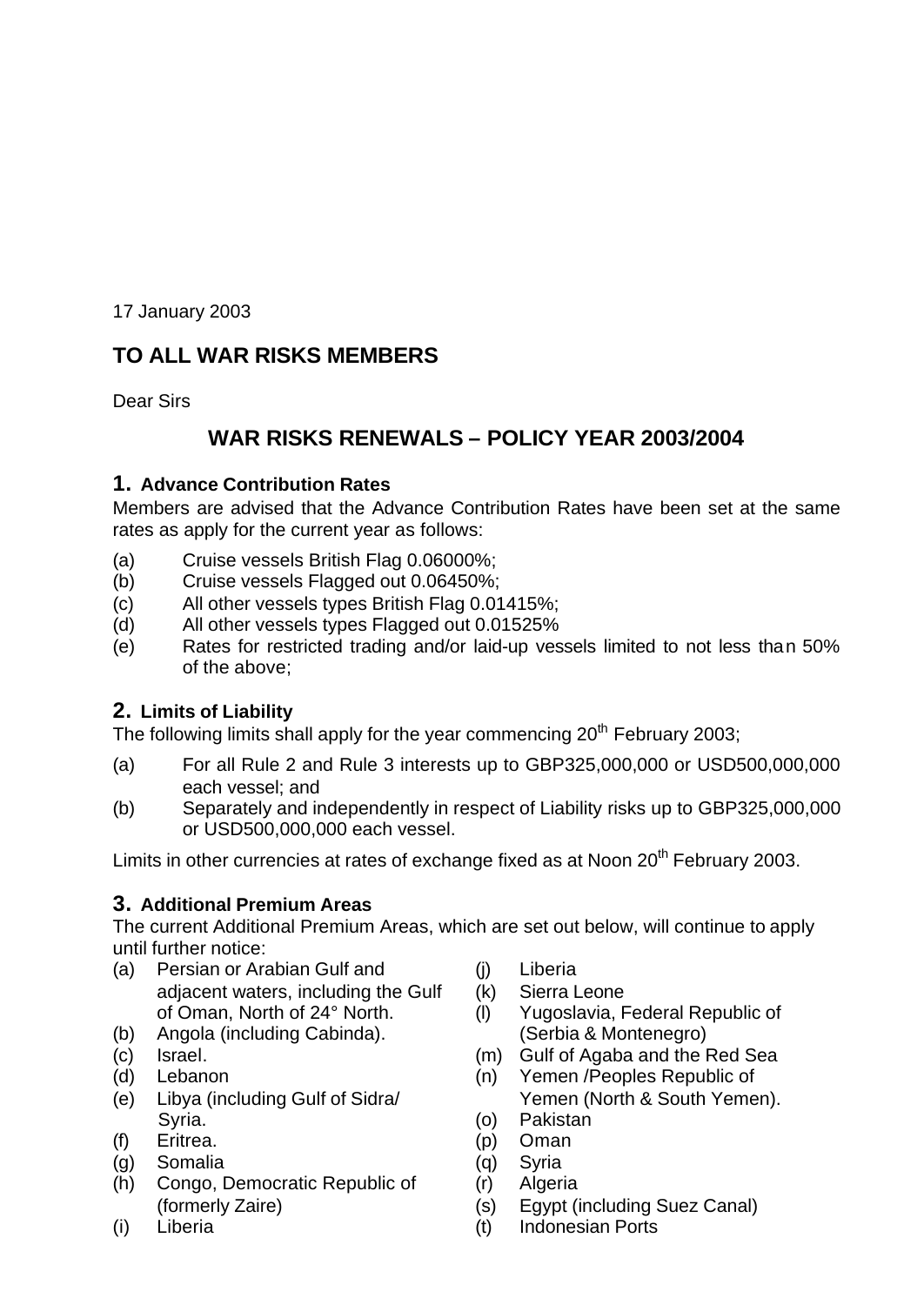Trading to these areas must be notified before the date of entry into the area. During the currency of the Policy year, indications or quotations for rates of additional premiums may be obtained from the Association.

### **4. Insured Values**

Members are reminded that they should check to ensure that any alterations to the insured values have been notified to the Association. The maximum amount for which any one ship, or the interests therein, may be insured by the Association, being the total of the value insured by Hull and Machinery (Rule 2(B) and Freight, Disbursements, Premiums, Increased Values and/or Other Interests (Rule 3) will be GBP350,000,000 or USD500,000,000 or the equivalent in the currency of the Insured Value exchanged at the fixed rate with effect from the commencement of the Policy Year.

It should be borne in mind that under the terms of the Reinsurance Agreement between this Association and Her Majesty's Government, the Insured Value of Queen's Enemy Risks purposes (Rule 2(A) will usually be the total loss value under Members' marine policies.

## **5. Port of Registry**

Members are also reminded that they should advise the Managers of any change of port of registry.

#### **6. Rule Changes**

In common with other War Risks Insurers, the Association is having imposed on it, by reinsurers, additional exclusions in relation to radioactive contamination and losses caused as a result of the use of chemical, bio-chemical or electromagnetic weapons and computer viruses. These exclusions will therefore have to be reflected in Members' cover and until the Rules are changed, Certificates of Entry will carry the following endorsements (emboldened words being additional to the existing Rule 4.D.3).

#### **ENDORSEMENT 1**

Rule 4.D.3 in the current Rule Book shall no longer apply and the following shall apply in its stead:

#### **4.D.3 Exclusion of Nuclear Risks**

The Association shall not be liable for any losses, liabilities, costs or expenses directly or indirectly caused by **or contributed to by** or arising from:-

- 4.D.3.1 ionising radiations from or contamination by radioactivity from any nuclear fuel or from any nuclear waste or from the combustion of nuclear fuel;
- 4.D.3.2 the radioactive, toxic, explosive or other hazardous or contaminating properties of any nuclear installation, reactor or other nuclear assembly or nuclear component thereof;
- 4.D.3.3 any weapon **or device** employing atomic or nuclear fission and/or fusion or other like reaction or radioactive force or matter;
- 4.D.3.4 the radioactive, toxic, explosive or other hazardous or contaminating properties of any radioactive matter, with the exception of radioactive